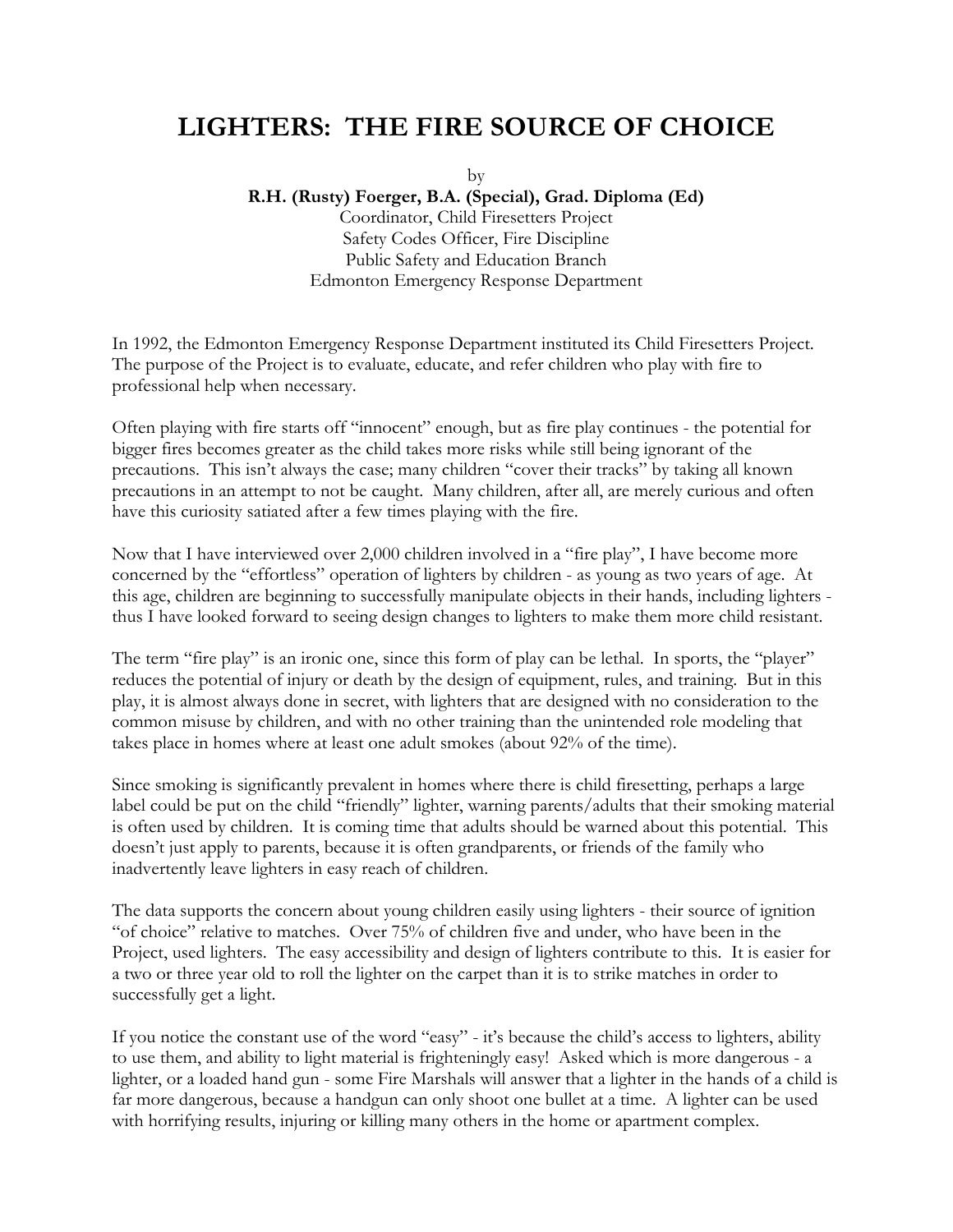Lighter manufacturers have designed "child resistant" lighters that effectively prevent the successful ignition of 85% by children 51 months and younger. This same standard applied to the design of medication containers has been wildly impressive in preventing childhood poisonings by 71%!

One of the things that is interesting to me is how many parents are surprised by their child's use of lighters and curiosity with fire. I do not share that surprise, not just because I have interviewed hundreds of children who have set fires, but because I have come to see that we naturally learn about the world around us by investigating and experimenting with what makes us curious. It is a completely natural and healthy way in which to learn. What is unnatural and unhealthy is the unsupervised opportunity to observe fire in unsafe conditions.

Many people like to sit around a campfire, or watch the fire in the fireplace, and these are opportunities to teach and role model safe and healthy attitudes and practices around fire. As a child gets older and is trusted with more responsibilities, it is advised that they be included in the safe setting, maintenance, and extinguishment of the fire.

However, besides natural curiosity, there are other complicating factors that makes it hard to understand the variables that give rise to fire setting behaviour. The families' socio-economic status, parents' level of education, marital stability, and extent of effective child rearing and life skills also are related. Child-play fires are predictable and preventable; they are not some chance occurrence that should baffle teachers or parents. Nor is every case of firesetting anticipatory of a severe psychological problem, as it was once believed. Firesetting behavior, like other behaviors that require modification, so that one can cross the street safely, buckle up before the vehicle moves, or don a bicycle helmet every time one rides a bike, can be learned. In other words, in the same way that a child who does not wear a bicycle helmet before riding is not considered psychologically ill, so a child who experiments with lighters is not necessarily prone to becoming a "pyromaniac". In both cases, something is not taught, or role modeled properly. Therefore, Projects like this one seek to gain much more understanding about preventing firesetting behaviour.

Many fire departments like Edmonton are providing workshops about methods and messages to prevent child-play fires for preschool, day care, and kindergarten's teachers/workers. Long gone are the days of trying to scare a child with "gore pictures" of burn fire victims, or trying to tour the closest Burn Unit as if it were a zoo rather than a place where people are trying to recuperate from their injury. This strategy simply did not consider how children learn, or modify their behaviour. It did not connect what is termed, the "logical link" between their behaviour and its consequences. Thus much of what is done now is to educate - to clearly show action and consequences, and to teach prevention.

Prevention that is vague or targetless is useless, however. There are cases showing up now where children stop, drop, and roll when they hear the smoke alarm. This extreme case of overshadowing (when a stimulus elicits a number of incorrect responses) betrays the fact that stop, drop and roll is well taught, but poorly differentiated for the specific stimulus. Of course, during the smoke alarm is not the time to go through the sequence of what one would do if their clothes caught on fire; and those in the enterprise of teaching children must take the extra effort to connect stimulus with response.

In relation to lighters, the old messages was "don't touch that"! However, the better message is "when you find a lighter, give it to a grown up". This realizes the fact that children will find lighters; it understands that they want to do the right thing to feel good about themselves if only they know what the right action is. Leaving children to the mixed messages of adults playing with their lighters,